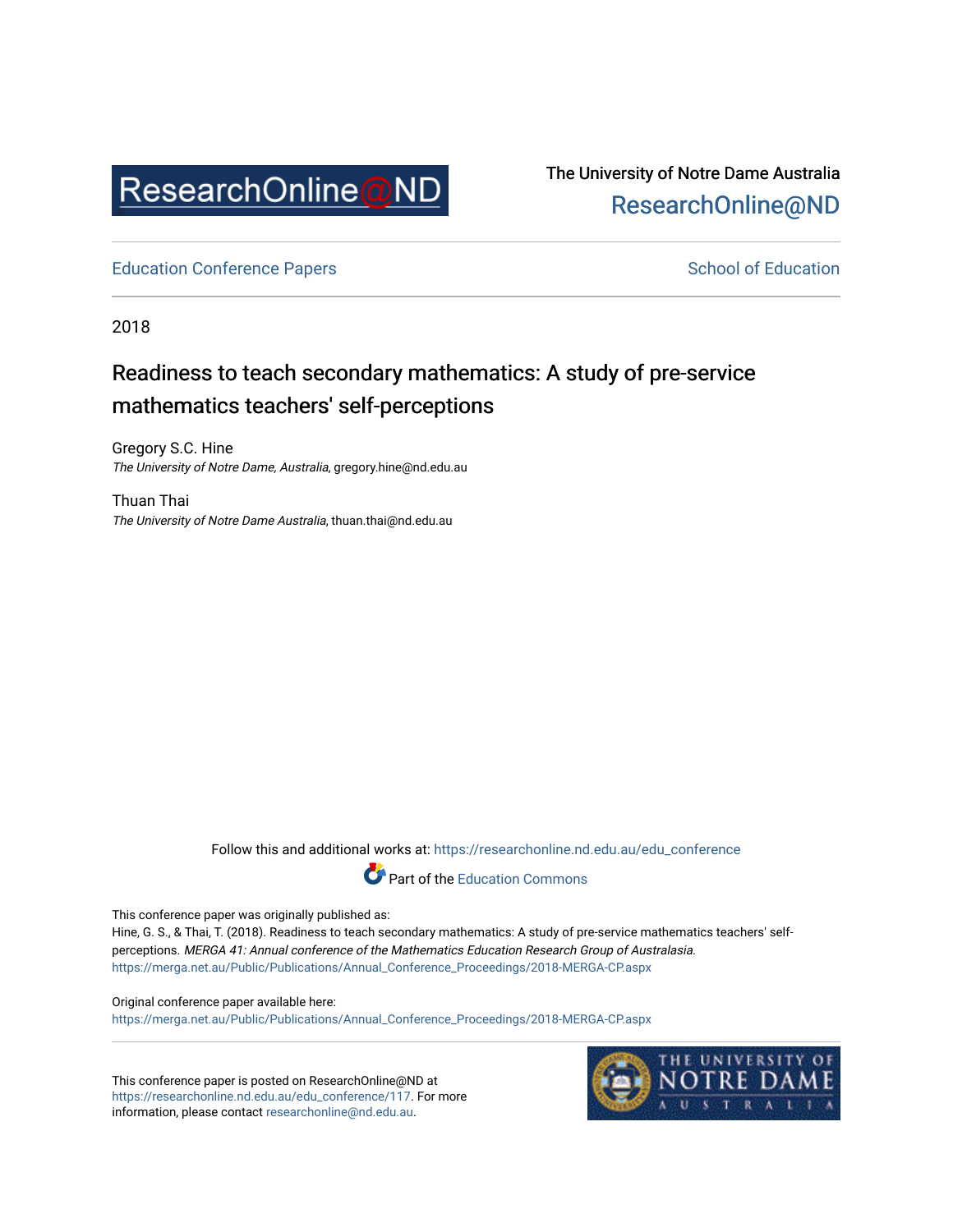# Readiness to Teach Secondary Mathematics: A Study of Pre-Service Mathematics Teachers' Self-Perceptions

Gregory Hine *The University of Notre Dame Australia* <gregory.hine@nd.edu.au>

Thuan Thai *The University of Notre Dame Australia* <thuan.thai@nd.edu.au>

This study evaluated pre-service teachers' (PSMTs) perceptions of their own readiness to teach secondary mathematics. The study was conducted at an Australian university across two campuses, in different states. Specifically, PSMTs' perceptions of their preparedness were explored in terms of mathematical content knowledge, pedagogical content knowledge, and mathematical knowledge for teaching. Findings indicate that while the majority of participants feel that they have the requisite content knowledge to confidently teach Lower School secondary mathematics, further training is required to develop their content and pedagogical knowledge, especially for upper secondary mathematics.

Scholars have argued that the pre-service, secondary mathematics teachers (PSMTs) must possess a substantial level of both mathematical content and pedagogical knowledge (Ball, 2008; Schoenfeld & Kilpatrick, 2008; Norton, 2010). Similarly, the professional experience (or practicum) is also considered essential for pre-service teachers' training, and instrumental in developing their overall teaching craft, perspective and philosophy (Cox et al., 2013). This study builds on a previous study, which explored pre-service teachers who were completing a Graduate Diploma of Secondary Education (GDE) and their self-perceptions of readiness to teach secondary mathematics (Hine, 2015). In this study, we extended the scope of this previous work by evaluating students enrolled in a GDE, Master of Secondary Teaching (MTeach), and Bachelor of Secondary Education (BEd) programs across two university campuses, situated in different states in Australia. This study used semi-structured qualitative interviews to support survey-generated data.

# Research Aims and Significance

This research project has two specific aims. The first aim is to investigate the selfperceptions of PSMTs as they prepare to teach mathematics for the first time. The second aim is to explore how these PSMTs understand and perceive their 'readiness' to undertake this role, by analysing their self-perceptions against key themes presented in the theoretical framework. The significance of this research lies in the assumption that current tertiary education courses adequately prepare students for a secondary mathematics teaching role, and that research into this area can strengthen future efforts in preparing PSMTs.

# Theoretical Framework

Three interrelated themes form the theoretical framework for this research, namely: Mathematical Content Knowledge (MCK), Mathematical Pedagogical Knowledge (MPK), and the domains of Mathematical Knowledge for Teaching (MKT). These themes are now explored within the context of preparing PSMTs for the teaching profession.

2018. In Hunter, J., Perger, P., & Darragh, L. (Eds.). Making waves, opening spaces *(Proceedings of the 41st annual conference of the Mathematics Education Research Group of Australasia)* pp. 392-399. Auckland: MERGA.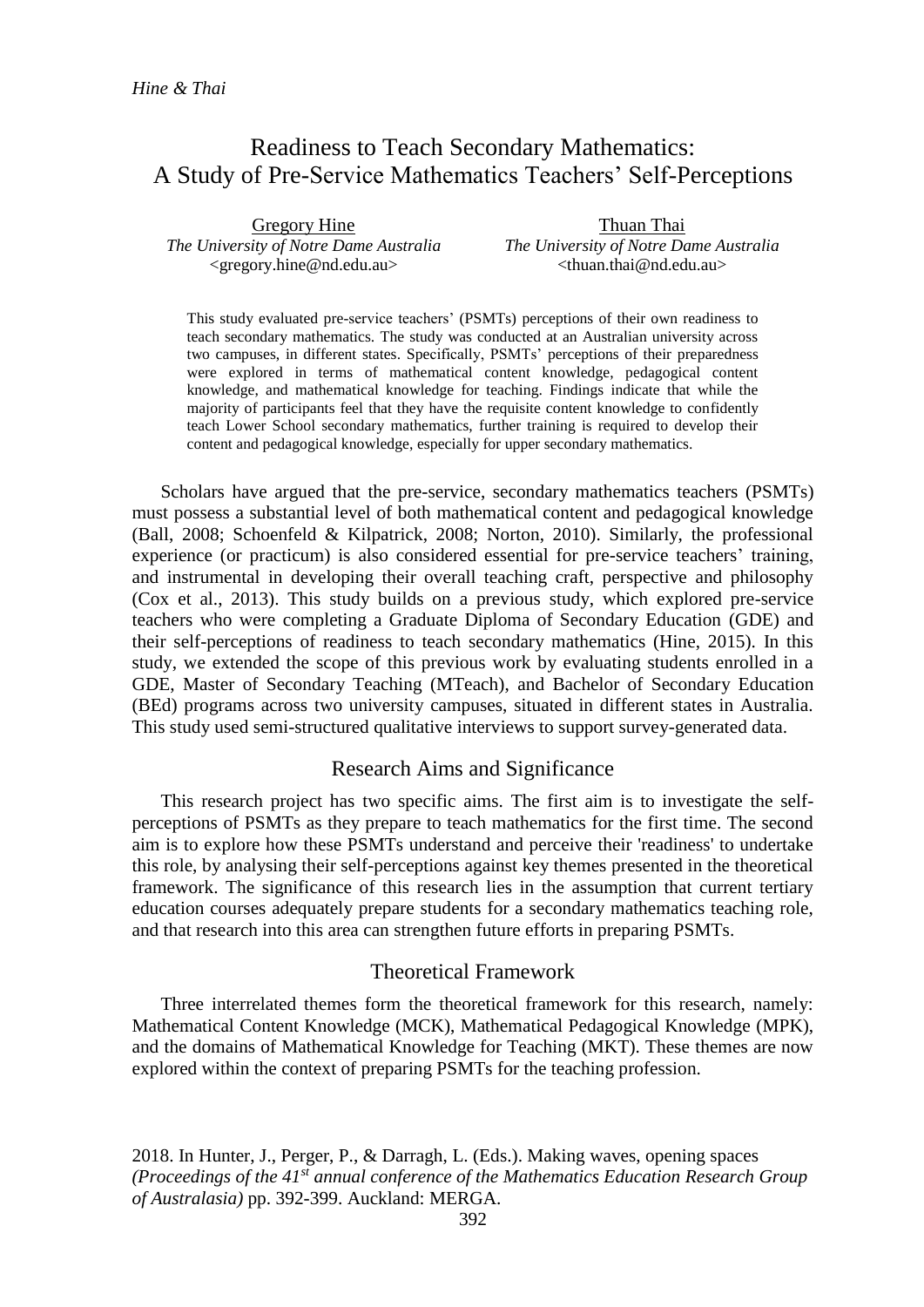# *Mathematical Content Knowledge (MCK)*

There is a substantive literature base to support the claim that knowledge of mathematical content is central to its teaching (Norton, 2010). Ma (1999) contended that such knowledge is concerned with the depth, breadth, connectedness, and thoroughness of mathematical concepts and theory. Additionally, Schoenfeld and Kilpatrick (2008) asserted that proficient mathematics teachers possess a broad and deep knowledge of the mathematics taught at school level, as well as knowing multiple methods of representation and how ideas develop from conceptual understanding. Empirical studies have suggested strongly that the knowledge of mathematics teachers positively affects student achievement (Baumert et al., 2010; Campbell et al., 2014). In this paper, MCK is defined as knowledge related to or underlying the secondary school mathematics content assessed at Years 7-12.

# *Pedagogical Content Knowledge (PCK)*

Following extensive research on the relationship between teachers' mathematical content knowledge and their ability to teach, there is clear and growing evidence to support a positive association on this relationship (Ball et al., 2005; Ma, 1999). Scholars have suggested that teachers require a development of PCK, which has been described as an intersection of subject knowledge and pedagogical knowledge (Delaney et al., 2008). For this study, PCK can be understood as knowing a variety of ways to present mathematical content and assisting students in deepening their understanding of mathematics (Ma). More recently, the profound knowledge of mathematics and methods of representing it to students has been described as MKT (Delaney et al.).

# *Domains of Mathematical Knowledge for Teaching (MKT)*

In light of Shulman's proposal that teaching knowledge is a complex, multidimensional construct (1999), Ball et al. (2008) analysed extensively the work of mathematics teachers and hypothesised a conceptual framework for MKT. As represented in Table 1, this framework comprises two overarching domains, Subject Matter Knowledge and PCK, each of which are comprised of three sub-domains. Subject Matter Knowledge comprises the sub-domains: Common Content Knowledge (CCK), Specialised Content Knowledge (SCK), and Horizon Content Knowledge (HCK). PCK consists of the sub-domains Knowledge of Content and Students (KCS), Knowledge of Content and Teaching (KCT), and Knowledge of Content and Curriculum (KCC).

| <b>Subject Matter Knowledge</b>     | Pedagogical Content Knowledge             |
|-------------------------------------|-------------------------------------------|
| Common Content Knowledge (CCK)      | Knowledge of Content and Students (KCS)   |
| Specialised Content Knowledge (SCK) | Knowledge of Content and Teaching (KCT)   |
| Horizon Content Knowledge (HCK)     | Knowledge of Content and Curriculum (KCC) |

Table 1 *Domains of MKT. Adapted from Ball et al. (2008, p. 403)*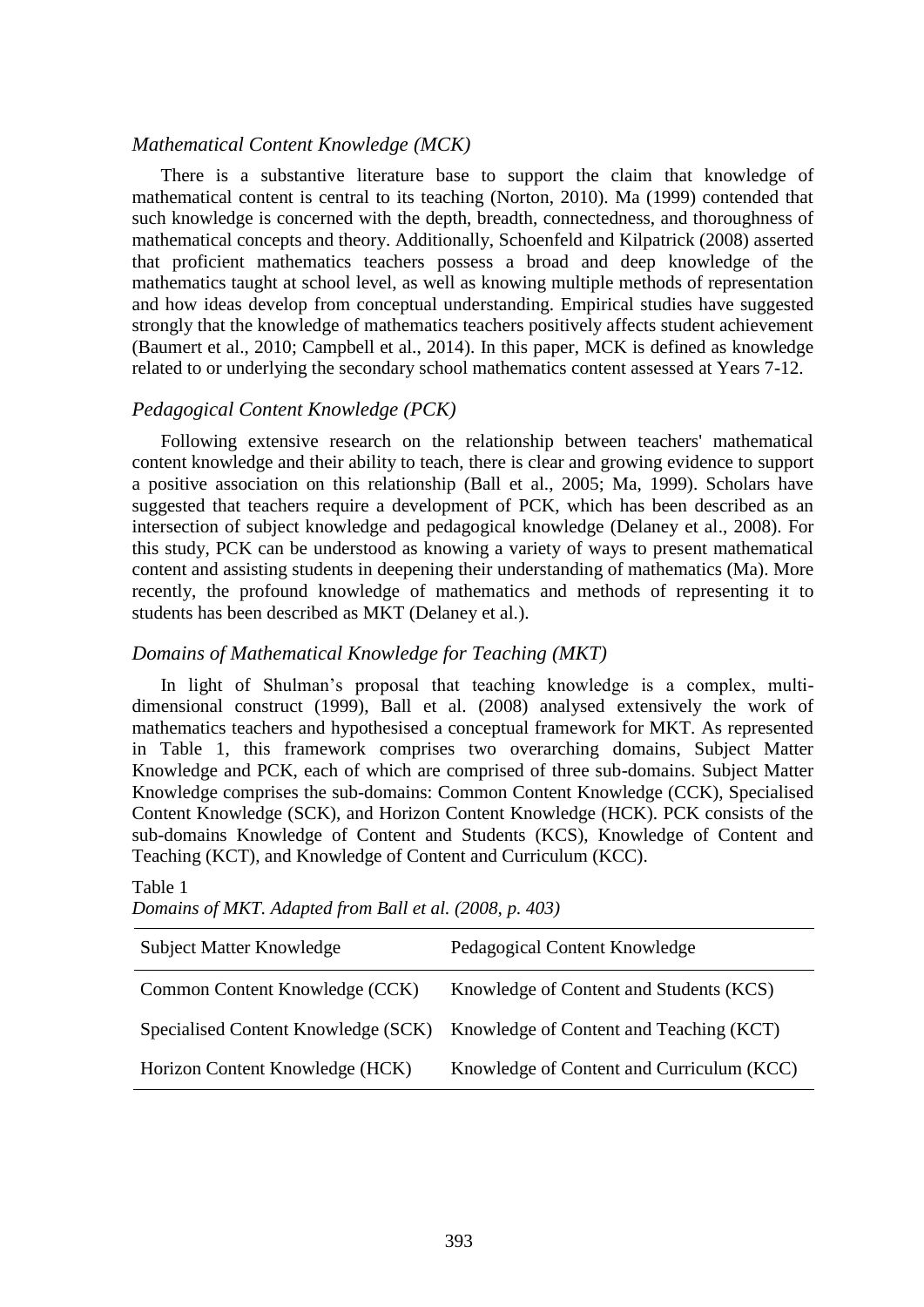# Methodology

#### *Methods*

This study was interpretive in nature and used qualitative research methods to collect and analyse data about how PSMTs perceived their readiness to teach secondary mathematics. For this investigation, the researchers developed and used two online, qualitative surveys and semi-structured qualitative interviews to collect data from participants. Participants were asked to respond to a ten-item survey prior to commencing a teaching practicum experience. Immediately following the teaching practicum experience, the participants were asked to respond once more to the same survey. Then, both researchers invited all participants to participate in a semi-structured interview. In this manner, the researcher was able to determine the extent to which any of the participants' self-perceptions of readiness had changed following their experience in the classroom. The survey items and interview questions are included within this section.

### *Research Participants*

The entire student cohort enrolled in courses for secondary mathematics pedagogy at the one Australian university was invited to participate in the research. Specifically, of the 53 students enrolled in these courses across both campuses, 20 elected to participate in the pre-practicum survey, 14 in the post-practicum survey, and six participated in the interview. The demographic details of the survey and interview participants are included in Table 2. PSMTs in the GDE and MTeach completed a two-week practicum. Across the four-year degree, BEd students complete eight mathematics content courses and a mathematics pedagogy course, or six mathematics content courses and two mathematics pedagogy courses, and undertake four practicum experiences totalling 32 weeks in schools.

#### Table 2

| <b>Pre-Practicum Survey</b><br>Participants<br>$[n=20]$  | Gender             | Age          | Degree                 | Major                       | Specialisation            |
|----------------------------------------------------------|--------------------|--------------|------------------------|-----------------------------|---------------------------|
|                                                          | 13 Female          | $17-25 = 14$ | $GDE = 8$              | $Math = 11$                 | Math $= 9$                |
|                                                          | 7 Male             | $26-35=4$    | $MTeach = 2$           | Science $= 5$               | Science $= 7$             |
|                                                          |                    | $36-45=2$    | $BEd = 10$             | Other $=$ 4                 | Other = $4$               |
| <b>Post-Practicum Survey</b><br>Participants<br>$[n=14]$ | 7 Female           | $17-25=9$    | $GDE = 7$              | Math $= 7$                  | Math $= 7$                |
|                                                          | 7 Male             | $26-35=5$    | $MTeach = 1$           | Science $=$ 3               | Science $= 5$             |
|                                                          |                    |              | $BEd = 6$              | Other $= 4$                 | Other $= 2$               |
| <b>Interview Participants</b><br>$[n=6]$                 | 5 Female<br>1 Male | $17-25=6$    | $GDE = 3$<br>$BEd = 3$ | Math $= 5$<br>Science $= 1$ | Other $= 5$<br>$Math = 1$ |

# *Summary of Participants' Demographic Data*

### *Survey and Interview Items*

Nine items comprised the pre-practicum and post-practicum surveys of this research. Survey items 1-4 were for participants to indicate specific background information regarding their age, gender, and prior tertiary studies. Survey items 5-9 directly assisted the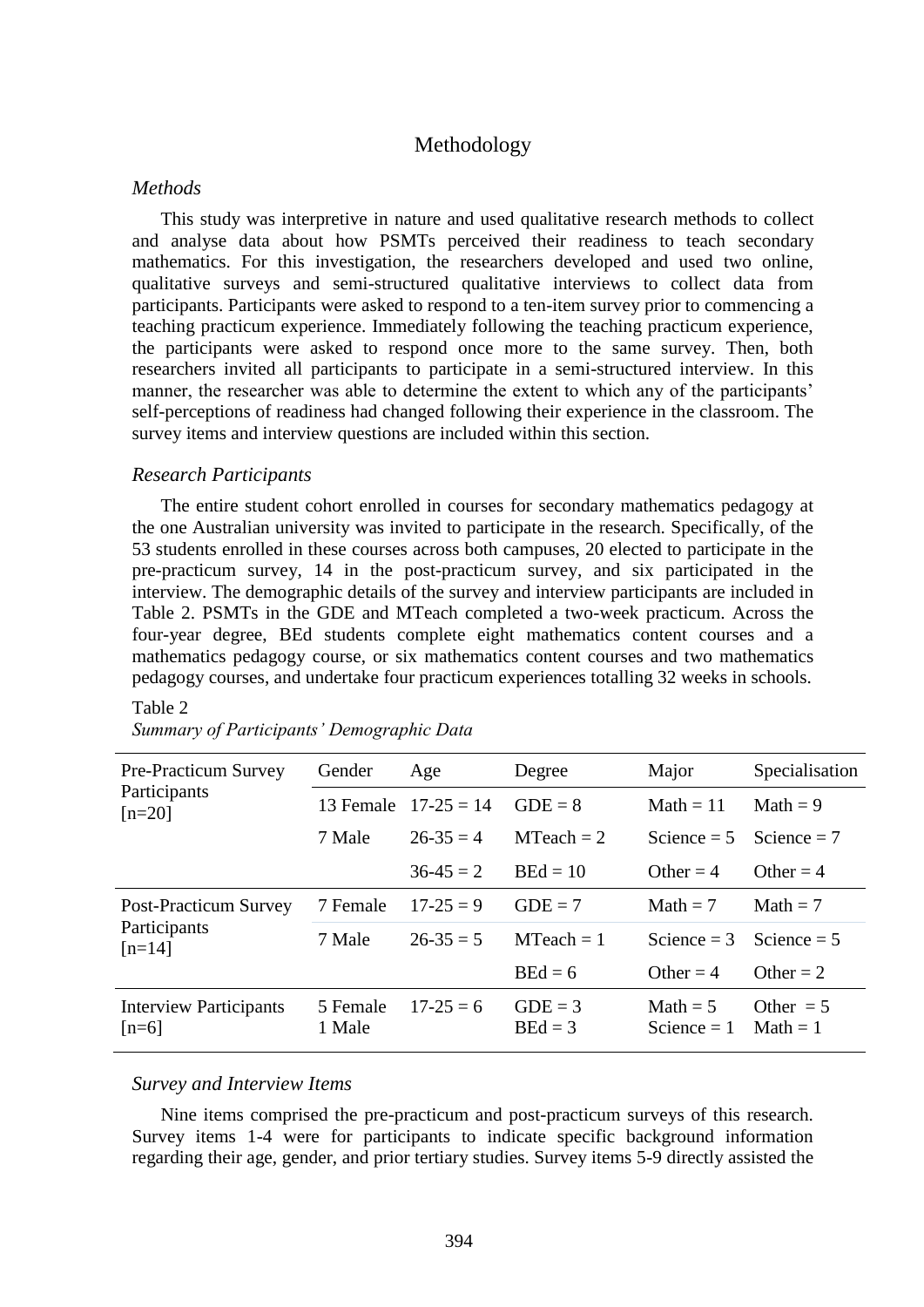researchers in pursuing the specific aims of the research. These items required participants to adopt a critically reflective stance towards their perceived readiness (before & after the practicum) in teaching secondary mathematics. The interview schedule was comprised of survey items 5-9. The research participants had been furnished with the terms *MCK* and *MPK* in their mathematics pedagogy courses.

5. Describe your readiness to teach secondary mathematics students in terms of the mathematical content knowledge and skills you currently possess.

6. In what area(s) of mathematical content knowledge do you feel you require further training?

7. Describe your readiness to teach secondary mathematics students in terms of the mathematical pedagogical knowledge and skills you currently possess.

8. In what area(s) of mathematical pedagogical knowledge do you feel you require further training?

9. Overall, describe your readiness to teach mathematics to secondary students.

#### *Data Analysis Process*

The researchers analysed qualitative data collected from the pre-practicum and postpracticum surveys (items 5 - 10) and interviews according to a framework offered by Miles and Huberman (1994) which comprises the three components: data reduction, data display, and drawing and verifying conclusions. Within each of these components the researchers executed the following operations: coding, memoing, and developing propositions. Codes developed by the researchers were attached to gathered data via pre-practicum surveys, post-practicum surveys, and interviews, and were selected from those data based on their meaning. In particular, the codes were developed according to the domains of MKT (Ball et al., 2008) which are delineated in Table 1.

# Findings

The key findings of this research have been generated exclusively by participant responses from the surveys and interviews. Overall, PSMTs responses suggested a selfperceived degree of readiness within the themes of MCK and MPK. These findings have been summarised in tabulated and discursive formats, and in alignment with the six domains of MKT. Findings from post-practicum interviews are also included.

#### *Mathematical Content Knowledge - Readiness*

Nearly all of the PSMTs stated they felt ready to teach mathematics before the practicum experience (17 of 20). One participant (who had CCK, SCK and HCK) stated

I feel confident to teach the content of secondary mathematics. I have recently completed mathematics content units which I did not find difficult. I feel I have a good conceptual understanding of the different mathematical concepts I will be required to teach and feel confident that I will easily be able to 'brush up' on any topics (if need be) before I am required to teach them.

Following the practicum, all PSMTs (14 of 14) declared they were ready to teach in terms of their MCK. Specifically, all participants stated that they had CCK, and many of these expressed feeling confident in teaching Lower School classes (i.e. Years 7-10) only. Herein one participant (who had CCK) described

[I feel] Good overall although there were some topics in Year 11 and Year 12 classes that I had not seen for a long time. I think that I'll need to take the time to learn this content properly and master it.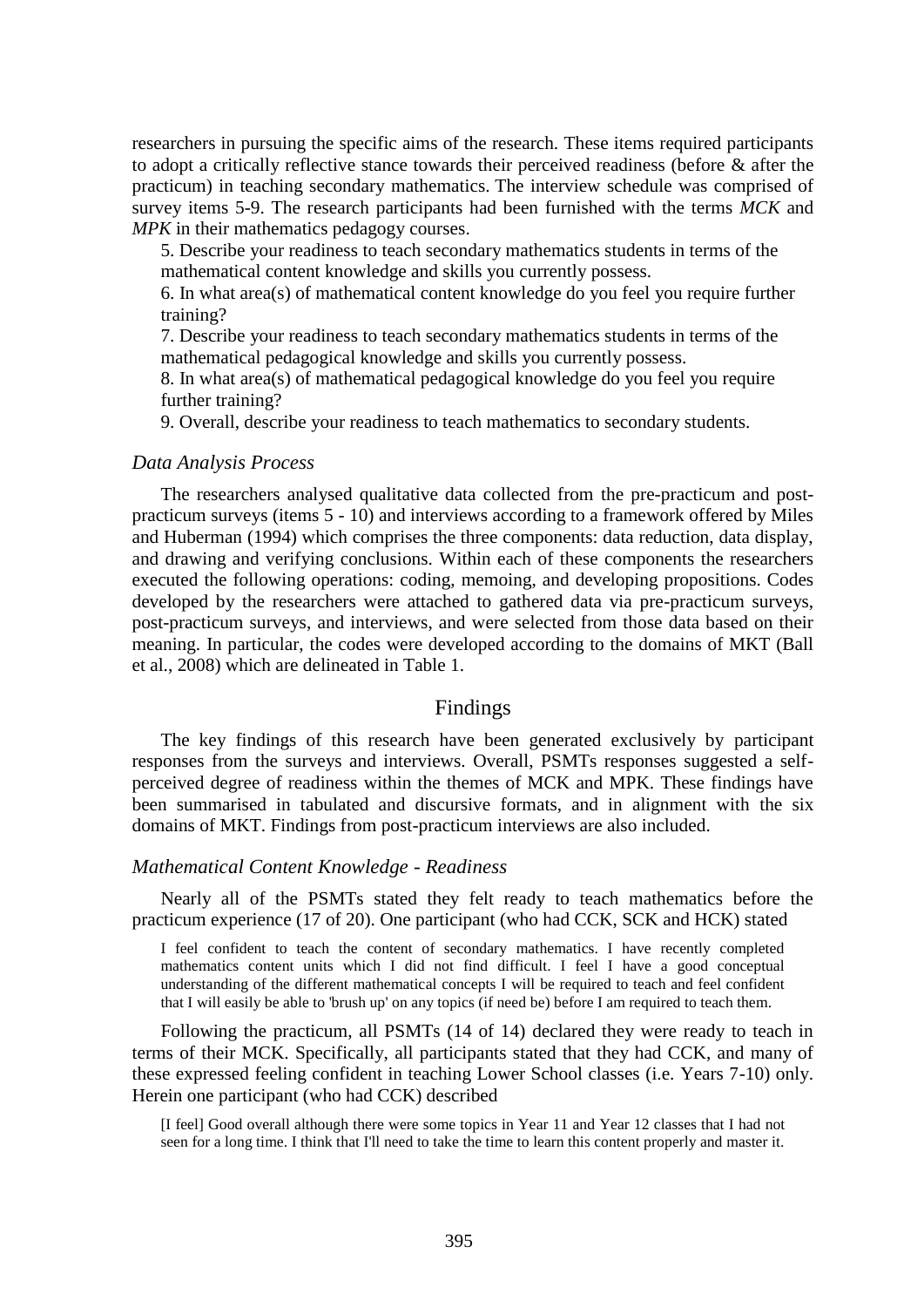Things like matrices, some parts of vectors, proofs and pieces of calculus. I'm ready overall, and really ready for Lower School classes.

The reported self-perceptions of PSMTs' readiness in MCK are displayed in Table 3.

Pre-Practicum Relative Frequency Post-Practicum Relative Frequency I Feel Prepared 17 of 20 I Feel Prepared 14 of 14 I Have CCK 19 of 20 I Have CCK 14 of 14 I Have SCK 7 of 20 I Have SCK 3 of 14 I Have HCK 1 of 20 I Have HCK 0 of 14

*Mathematical Content Knowledge – Perceived Readiness*

# *Mathematical Content Knowledge – Further Training Needed*

Before the practicum, all PSMTs were able to identify an aspect of their MCK that they required further training (see Table 4). In particular, most PSMTs identified these aspects as HCK (20) and SCK (17). One participant (who needed SCK & HCK) reflected

I need to consolidate my content knowledge especially for the advanced classes. Year 8 content knowledge I'm fine, it's probably everything for Year 9 and Year 10 advanced classes that I need to practise. Things like algebra, probability trig[onometry], indices and especially the harder examples.

Similar to pre-practicum responses, the PSMTs continued to focus on HCK and SCK as areas for further training post-practicum. For example, one PSMT (who needs HCK) stated "I feel as though I only need further training with Extension content as I have never taught an Extension class, and only had the opportunity to observe one". Another PSMT (who needed SCK & HCK) listed various curriculum topics: "I will need to refresh the higher skills of calculus, trig[onometric] relationships, geometry, matrices, and linear algebra".

Table 4

Table 3

*Mathematical Content Knowledge – Further Training Needed*

| Pre-Practicum | Relative Frequency Post-Practicum Relative Frequency |             |          |
|---------------|------------------------------------------------------|-------------|----------|
| I Need HCK    | 20 of 20                                             | I Need HCK  | 13 of 14 |
| I Need SCK    | 17 of $20$                                           | I Need SCK  | 11 of 14 |
| I Need CCK    | 1 of 20                                              | I Need CCK  | 5 of 14  |
| I Need None   | $0$ of $20$                                          | I Need None | 1 of 14  |

# *Mathematical Pedagogical Knowledge - Readiness*

A majority of PSMTs (17 of 20) claimed they felt ready to teach in terms of their MPK, particularly with regards to KCS. From those who expressed that they felt prepared, one participant (who has KCS) stated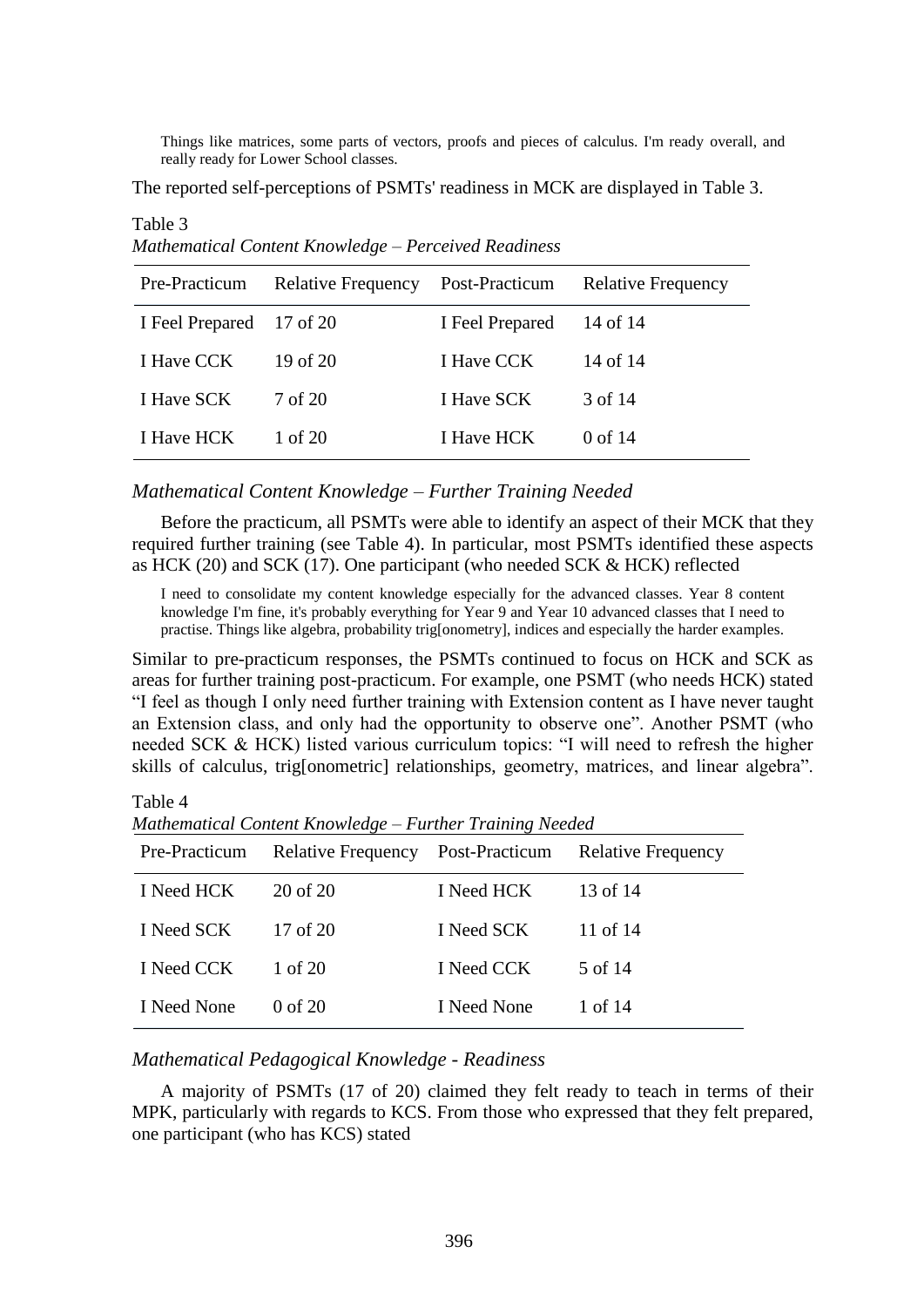Coming from a high school education where it was…based off the 'chalk and talk' style of teaching, I felt I did not have as much knowledge on different pedagogical skills and knowledge that can be used to engage students in mathematics. Coming to university…taught me there are many different ways mathematics should be taught to students…I feel much more ready after doing some units.

After the practicum experience, 13 of 14 PSMTs expressed feeling ready, and particularly in terms of their KCS. One participant (who had KCS) stated

I'm pretty happy with my teaching so far. I felt I was learning new things each week with my classes, like how to break down concepts so that the younger school students can understand better. My mentor was really helpful in showing me how to make a lesson engaging for younger students, like splitting up the activities, getting students involved, and checking work.

A summary of PSMTs' self-perceptions of readiness in MPK in presented in Table 5. Table 5

| Pre-Practicum            | mamemanear I caagogicar Khowicage - I creerved Kelaamess<br>Relative Frequency Post-Practicum Relative Frequency |                 |          |
|--------------------------|------------------------------------------------------------------------------------------------------------------|-----------------|----------|
| I Feel Prepared 17 of 20 |                                                                                                                  | I Feel Prepared | 13 of 14 |
| I Have KCS               | 17 of 20                                                                                                         | I Have KCS      | 13 of 14 |
| I Have KCT               | 2 of 20                                                                                                          | I Have KCT      | 1 of 14  |
| I Have KCC               | 0 of 20                                                                                                          | I Have KCC      | 0 of 14  |

*Mathematical Pedagogical Knowledge – Perceived Readiness*

# *Mathematical Pedagogical Knowledge - Further Training Needed*

Prior to the practicum experience, 17 PSMTs identified a need for further MPK training. Moreover, a majority of these expressed they required KCS, KCT or KCC (or any combination of these domains). One PSMT (who needs KCS, KCT & KCC) wished to become more proficient in "Diversifying the teaching of the content. If it is explained one way and students do not understand, how do you change your thought process to adapt and meet their requirements?" Following the practicum, all participants nominated something to work on, pedagogically speaking. One PSMT (who needs KCC & KCT) stated

I think that learning how to be more creative with lessons so it's not the same kind of lesson each time. I did try to avoid this so the students wouldn't get too bored but planning huge and exciting lessons takes so much time! Finding new or different ways to help students connect their knowledge to new ideas would also be helpful.

A summary of PSMTs' response for further MPK training is presented in Table 6.

| Pre-Practicum |          |            | Relative Frequency Post-Practicum Relative Frequency |
|---------------|----------|------------|------------------------------------------------------|
| I Need KCC    | 17 of 20 | I Need KCC | 14 of 14                                             |
| I Need KCT    | 17 of 20 | I Need KCT | 14 of 14                                             |
| I Need KCS    | 11 of 20 | I Need KCS | 1 of 14                                              |

*Mathematical Pedagogical Knowledge – Further Training Needed*

Table 6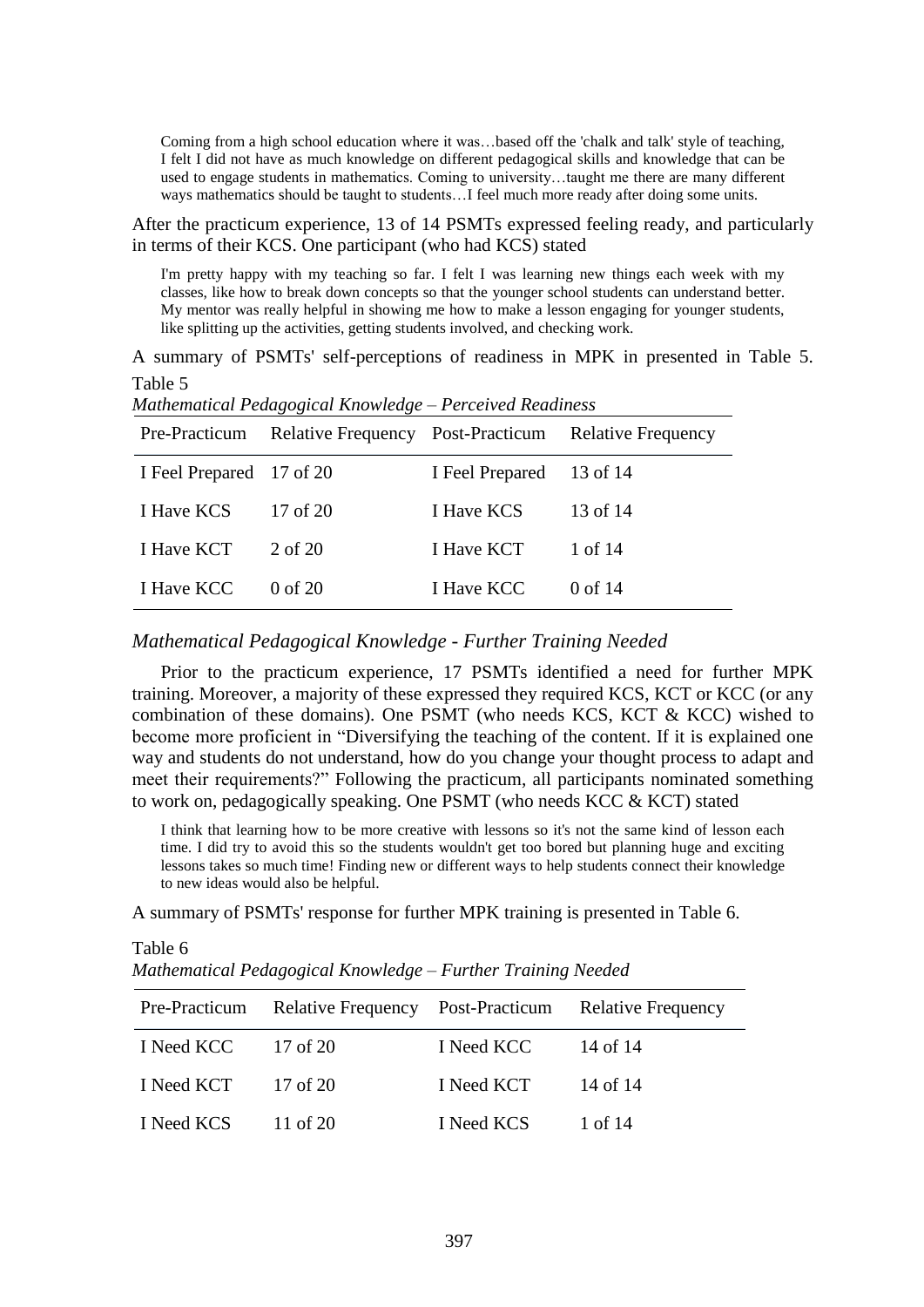| 2 of 20<br>I Am Unsure | I Need None | 0 of 14 |
|------------------------|-------------|---------|
|------------------------|-------------|---------|

# *Overall Readiness to Teach Secondary Mathematics*

Nearly all PSMTs stated that they felt ready to teach secondary mathematics prior to the practicum experience (18 of 20). Such assertions of readiness were conditional, however; over half of those PSMTs stated they needed to develop elements of their MCK, MPK or both of these knowledge domains. For instance, one PSMT (needing SCK & HCK) qualified her self-perception of readiness with "Lower secondary I feel 90% confident. Upper secondary I do not feel confident at all, maybe 40% at that. I could learn the content the night before the lesson. I am aware that this is not good going into prac[ticum]". Following the practicum, an overwhelming proportion averred feeling prepared to teach (13 of 14). Again, all of these responses were qualified with an expressed need for PSMTs to develop professionally in MCK and MPK domains. While one participant expressed how he was "Itching to get started", another (who needed SCK & HCK) stated "Overall, I feel as though I am quite ready to teach in secondary schools. There are definitely a few gaps [in my content knowledge] but nothing that I don't think won't be sorted out after a year or two of teaching in my own classroom". Approximately half of the pre- and post-practicum cohorts reported feeling ready to teach Lower School classes but conceded that elements of their MCK and MPK for Upper School courses required improvement (see Table 7 for a summary of participant responses).

#### Table 7

# *Overall Readiness to Teach Secondary Mathematics*

| Pre-Practicum   | <b>Relative Frequency</b> | Post-Practicum  | <b>Relative Frequency</b> |
|-----------------|---------------------------|-----------------|---------------------------|
| I Feel Prepared | 18 of 20                  | I Feel Prepared | 13 of 14                  |
| I Need KCT      | 14 of 20                  | I Need SCK      | 7 of 14                   |
| I Need KCC      | 13 of 20                  | I Need HCK      | 7 of 14                   |
| I Need HCK      | 12 of 20                  | I Need KCC      | 3 of 14                   |
| I Need SCK      | 11 of 20                  | I Need KCS      | 2 of 14                   |

# Discussion and Conclusion

Findings in this study supports previous findings and revealed that PSMTs are generally confident in their ability to teach lower secondary school mathematics (Years 7- 10). However, many are still working towards developing the SCK and HCK required to teach upper secondary mathematics, especially Specialist/Extension courses (Tables 3 & 4). While the majority claimed to be ready to teach secondary mathematics to varying degrees prior to the practicum (17 of 20), all 14 participants in the post-practicum survey indicated that they possess the requisite MCK to teach lower secondary mathematics. Therefore, these claims suggest that participation in the pedagogical unit of study or the practicum positively influenced PSMTs self-perception of readiness with regards to having the necessary content knowledge, at least for teaching Years 7-10. There was also a shift in students' self-perceptions regarding the level of content knowledge that they possess post